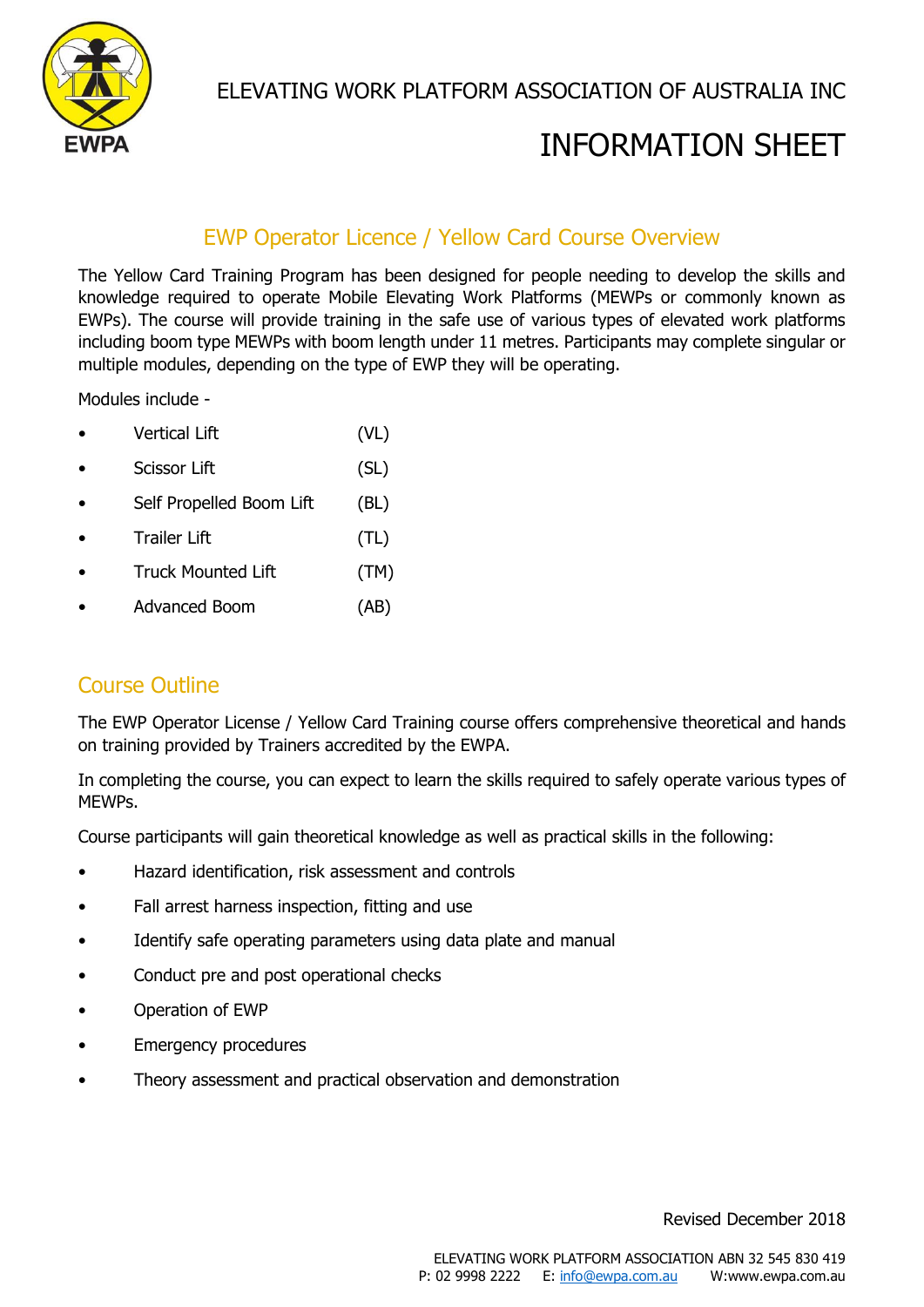

# INFORMATION SHEET

# EWPA Accredited Trainers

By choosing to complete your EWP Operator License / Yellow Card course through an EWPA Accredited Trainer, you can be confident that your course will be delivered in accordance with the EWPA Code of

Practice and Accredited Trainer Manual. All EWPA Accredited Trainers are highly qualified and must hold a Certificate IV in Training and Assessment and significant industry experience

To register for a course with an EWPA Accredited Trainer you can book online as well as search for training providers online. https://yellowcard.ewpa.com.au/Public/Home/Courses

#### **Outcome**

Upon successful completion of the course your Accredited Trainer will submit training records to the EWPA who will approve your training and provide you with an EWP Operator Licence with the proof training and your photograph on the card.

You will be able to apply for a Statement of Attainment for RIIHAN301D - Operate Elevating Work Platforms. Please advise your Accredited Trainer if you require this as there is additional paperwork to be completed.

An interim record of training from the EWPA will be emailed to you upon approval of your licence by the EWPA and this can be used when operating a MEWP until you receive your yellow card. The Yellow card will be posted to your supplied address.

### Course Prerequisites

The Training program has no pre-requisite units. However, MEWPs require operators to have a thorough understanding of the risks associated with using them. This includes being able to read and understand technical information such as instructions for emergency lowering systems, wind speed ratings, variable rated capacity restrictions, operator's manuals and logbook checklists.

The EWPA Accredited Trainer must be confident that the knowledge and skills imparted have been taken in and understood by the participant and assessed to the level that the operator can be deemed competent.

Participants should be 18 years of age. Operating restrictions apply for those under 18 years of age.

#### Duration

Approximately 6 hours, depending upon class size and prior knowledge and experience.

#### Fees and charges

EWPA Accredited Trainers manage their own pricing, but as a guideline the EWPA recommends a course fee of \$400.

Revised December 2018